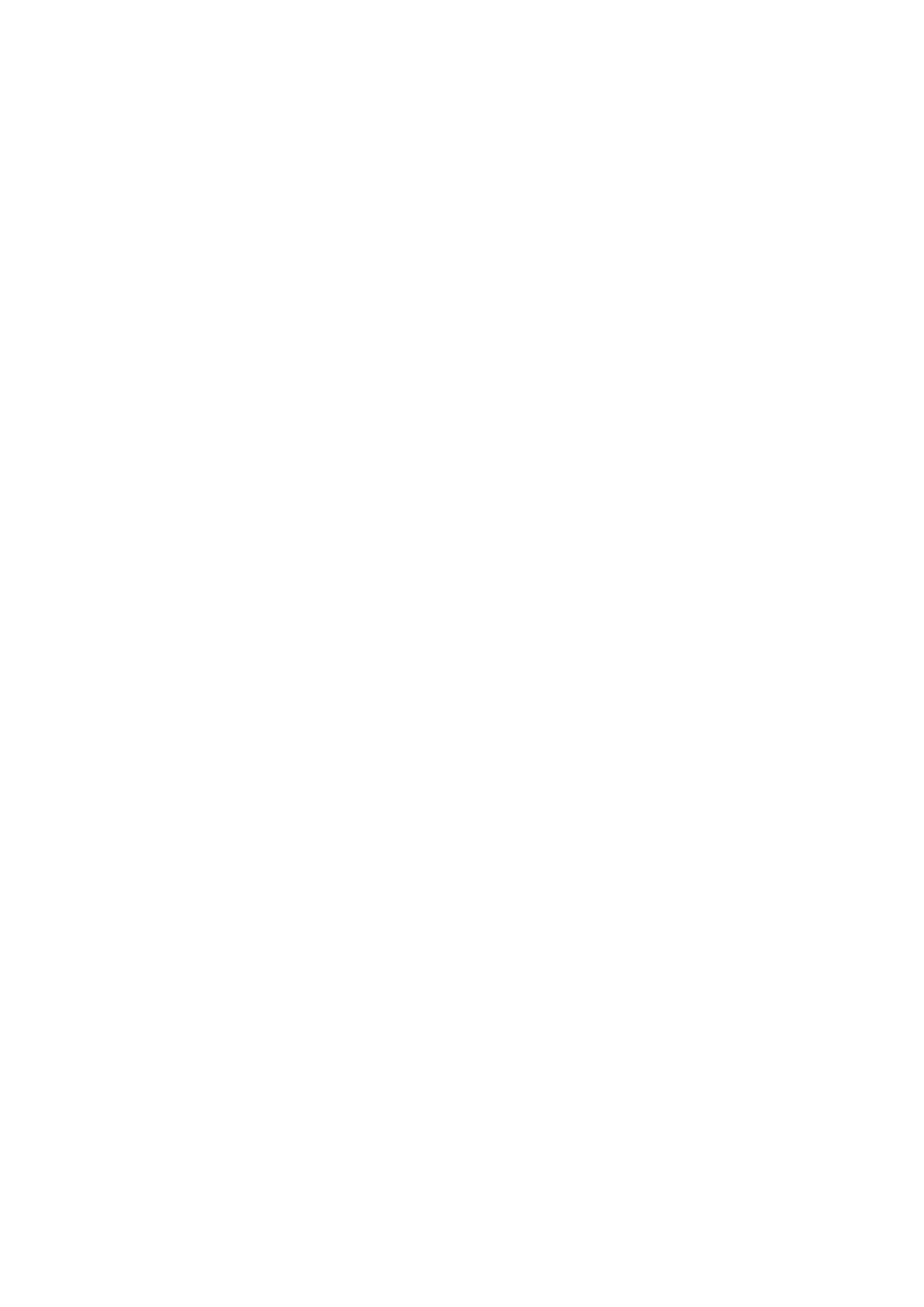

Australian Capital Territory

# **Births, Deaths and Marriages Registration Amendment Regulations 2002**

**Subordinate Law 2002 No 13** 

made under the

*Births, Deaths and Marriages Registration Act 1997* 

### **1 Name of regulations**

These regulations are the *Births, Deaths and Marriages Registration Amendment Regulations 2002.*

### **2 Commencement**

These regulations commence on the day after their notification day.

Authorised by the ACT Parliamentary Counsel—also accessible at www.legislation.act.gov.au